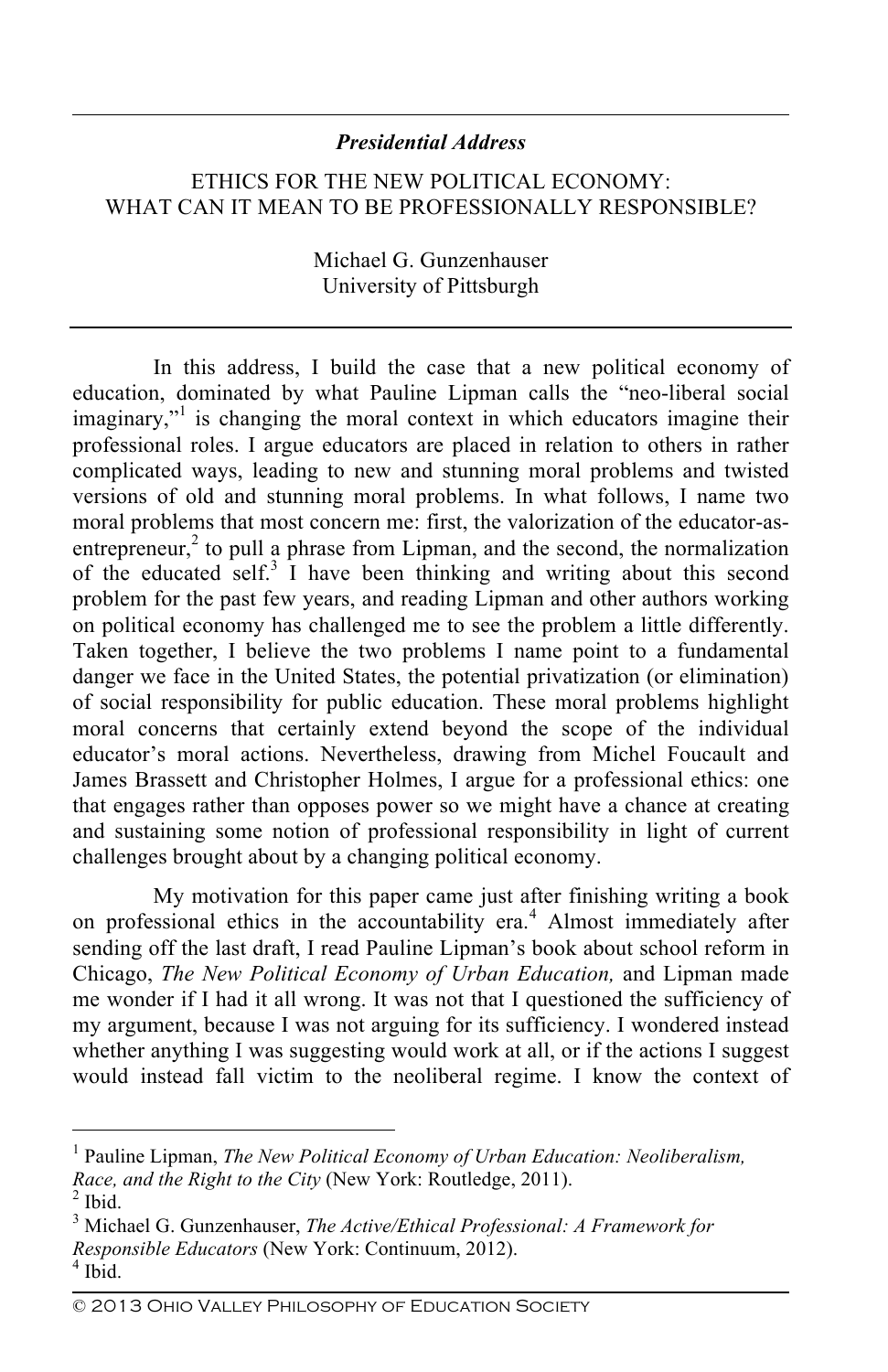neoliberalism matters; I refer to the term neoliberalism six times in the book without defining it. I go into detail about Gert Biesta's distinction about economic relations replacing relations of responsibility between families and schools.<sup>5</sup> Through Lipman's work, I came to appreciate the power of the new political economy of education to change power relations seemingly more quickly than with which any form of Foucaultian resistance could hope to keep pace. While Lipman writes her book about Chicago, her interpretations apply rather clearly to what we are experiencing in Pittsburgh, as my students working inside Pittsburgh Public Schools attest.

This line of thinking led me to pen our conference theme, since I wanted to draw the social and critical together in both those terms' doubled meanings. Lipman's challenge to me as a philosopher was to make the social and critical timely and complicate my thinking further with some additional "states of domination."6

## Two Moral Problems

#### The Valorization of the Educator/Entrepreneur

The first moral problem I address is the valorization of the educator/entrepreneur. One might call this the "Teach for America" (TFA) phenomenon, wherein teachers attend to their own individual needs for career satisfaction and professional respect by working for charter schools or becoming part of educational management organizations. This phenomenon includes the professional teacher who, constrained by the mandated practices of teaching to the test, constricted curriculum, and scripted instruction, chooses to work in a charter school, happening under Chicago's "Renaissance 2010" reform program.<sup>7</sup> Valorization comes in when teachers and the leaders for whom they work are repeatedly referred to as "reformers." The phenomenon also includes those who forego teacher preparation programs to join Teach for America.

Consider here the words of Megan Richmond, a fictional, TFA-like alumna writing for *The Onion,* under the title, "My Year Volunteering as a Teacher Helped Educate a New Generation of Underprivileged Kids":

> Working as a volunteer teacher helped me reach out to a new generation of underprivileged children in dire need of real guidance and care. Most of these kids had been abandoned by the system and, in some cases, even by their families, making

5  $5$  Gert J. J. Biesta, "Education, Accountability, and the Ethical Demand: Can the Democratic Potential of Accountability Be Regained?" *Educational Theory* 54*,* no. 3  $(2004): 233 - 250.$ 

Michel Foucault, *Michel Foucault: Ethics, Subjectivity and Truth,* ed. Paul Rabinow (New York: The New Press, 1994).

<sup>7</sup> Lipman, *New Political Economy*.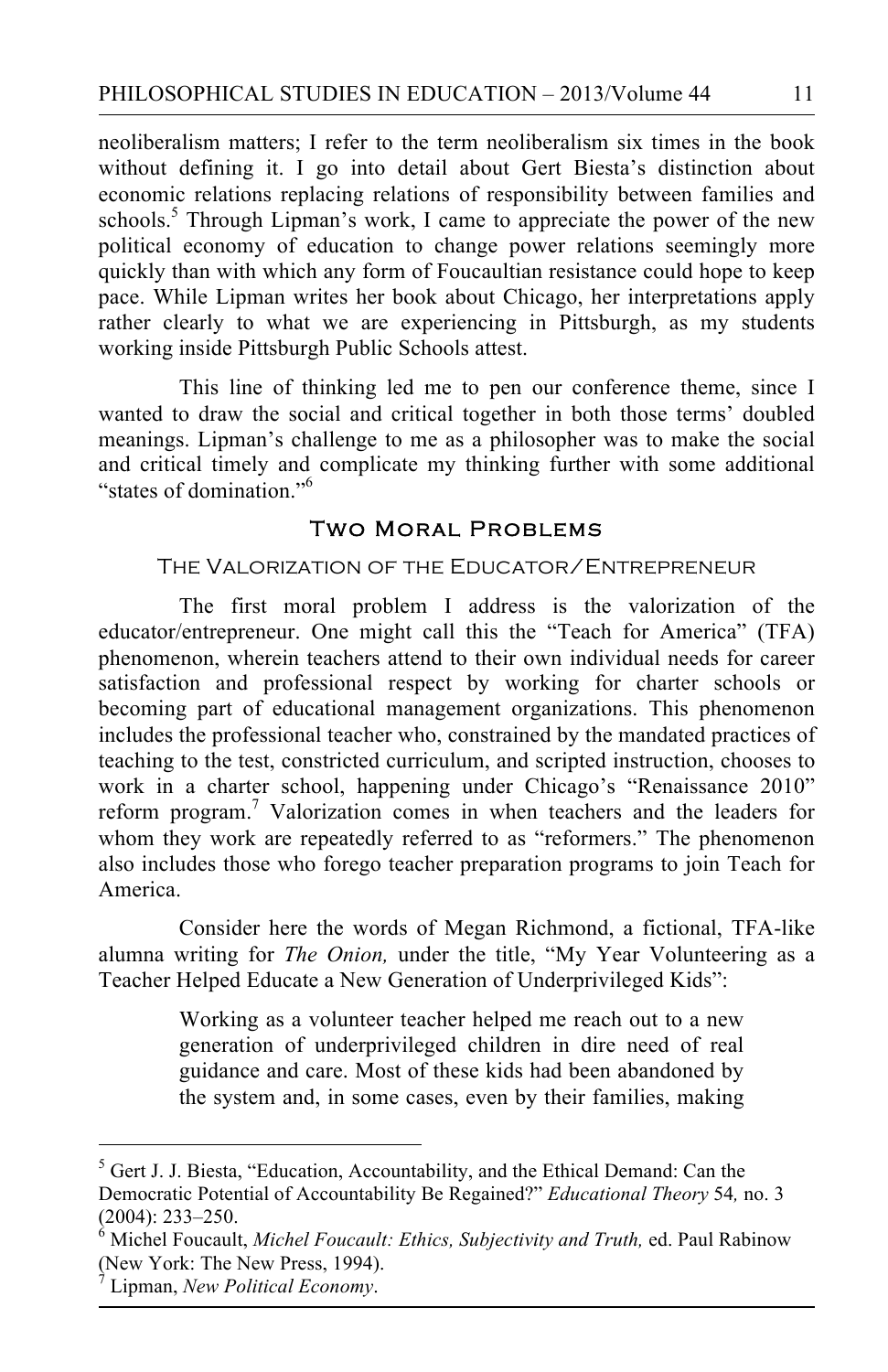me the only person who could really lead them through the turmoil. . . . Ultimately, I suppose I can never know exactly how much of an impact I had on my students, but I do know that for me it was a fundamentally eye-opening experience and one I will never forget.<sup>8</sup>

The counterpoint is by fictional  $4<sup>th</sup>$ -grader Brandon Mendez, one of Megan's students:

> Just once, it would be nice to walk into a classroom and see a teacher who has a real, honest-to-God degree in education and not a twentysomething English graduate trying to bolster a middling GPA and a sparse law school application. I don't think it's too much to ask for a qualified educator, who has experience standing up in front of a classroom and isn't desperately trying to prove to herself that she's a good person. . . . I can't afford to spend these vital few years of my cognitive development becoming a small thread in someone's inspirational narrative.<sup>9</sup>

Captured in Mendez's framing is Richmond's focal placement on the teacher instead of the student as the primary agent in her calculus of her year of volunteer teaching's moral value. Richmond's valorization in the eyes of the public is embedded in Mendez's phrase, "inspirational narrative," in which he recognizes he is but a "small thread." While the public would never suspect Richmond of violence, Mendez does; he has to stick around in his school. He reframes concern for urban school reform around his substantive need for a professional teacher. He positions Richmond's empathy and altruistic motivation as both self-serving and unsustainable. Her competence is at issue; for Richmond, her ability to relate is primary.

In another passage, Mendez cautions: "Underprivileged children occasionally say some really sad things that open your eyes and make you feel as though you've grown as a person, but this is my actual education we're talking about here."10 In light of Mendez's remarks, Richmond's confidence in her ability to relate as a teacher is parasitic on her belief in his family's inadequacy (or by association if other kids in the classroom say "really sad

<sup>8</sup> Megan Richmond, "My Year Volunteering as a Teacher Helped Educate a New Generation of Underprivileged Kids," *The Onion*, July 17, 2012, paras. 2 and 6, http://www.theonion.com/articles/my-year-volunteering-as-a-teacher-helped-educate -a,28803/.<br><sup>9</sup> Brandon Mendez, "Can We Please, Just Once, Have a Real Teacher?" *The Onion*, July

<sup>17, 2012,</sup> paras. 2 and 7, http://www.theonion.com/articles/my-year-volunteering-as-a -teacher-helped-educate-a,28803/. 10 Ibid., para. 7.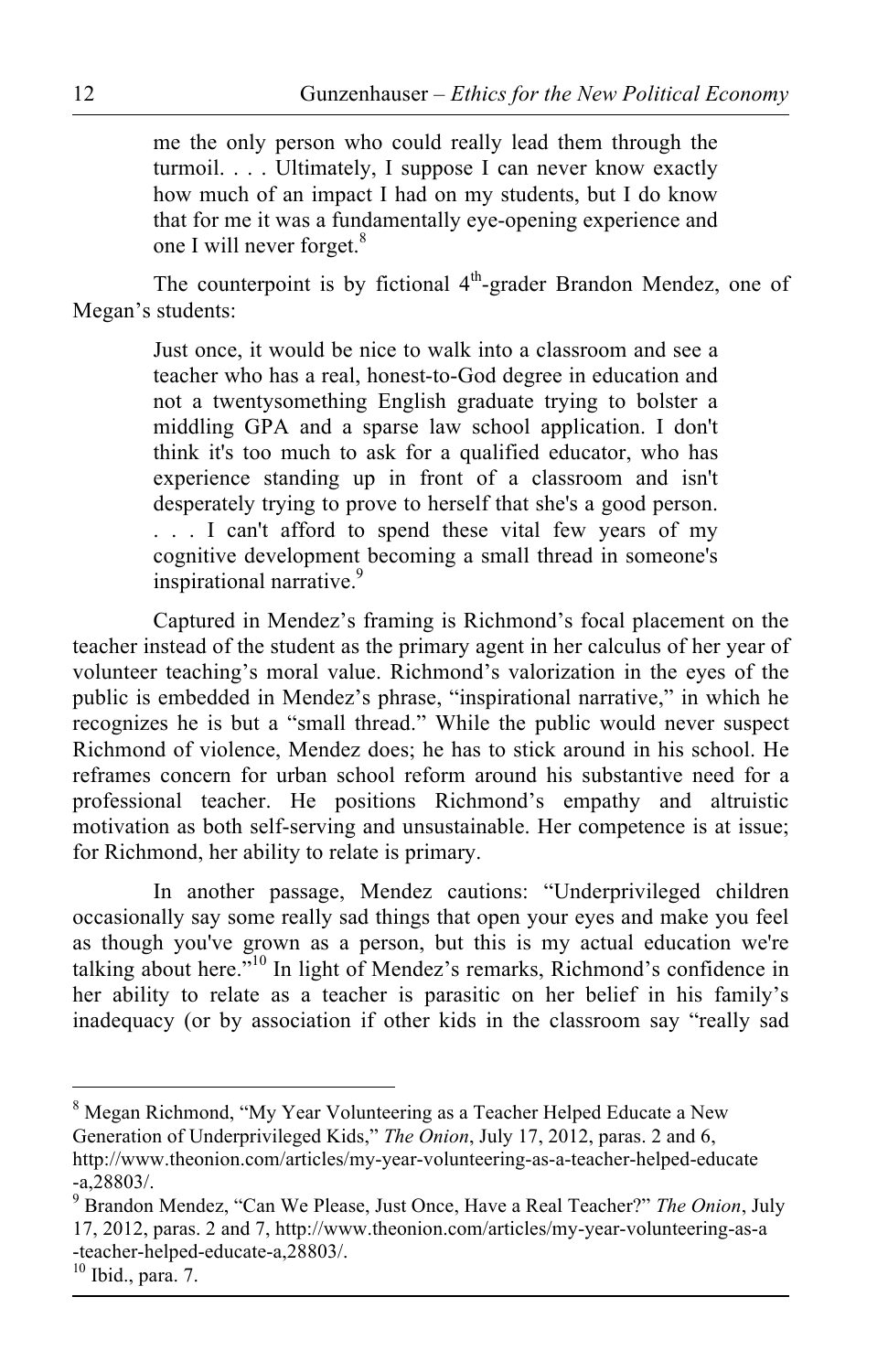things"), which leads Richmond to conclude the school's students are "abandoned by the system, and in some cases, even by their families."

The precision of critical analysis makes this point/counterpoint from *The Onion* work as satire, and the piece highlights the parallel valorization of educator/entrepreneurs in popular discourse about school reform. About the time of TFA-veteran Michelle Rhee's rise to prominence as chancellor of the District of Columbia school system, the mantel of "educational reformer" became attached to entrepreneurial leaders such as Rhee who arise outside teachers' unions and university-based schools of education. Common characteristics of educational reformers are a connection to private philanthropy or investment, lack of experience teaching, and top-drawer educational pedigrees. Lipman's identification of the teacher/entrepreneur is more endemic to the current political economy, however, because this group includes not only the transient altruist but also the frustrated professional seeking autonomy and flexibility, to which I presently turn.

#### THE NORMALIZATION OF THE EDUCATED SELF

The second moral problem I address is the normalization of the educated self, a phenomenon I seem to find everywhere lately, including this summer when entering the loan office of a car dealership. Upon hearing my son was about to start kindergarten at a school de-emphasizing standardized testing, the loan officer told me a story about her grandson, who I will call Hoss. Hoss's grandmother told me how much he loves school and how he could not wait to go back in September, despite an experience with testing the previous year during fourth grade. Hoss and his classmates were in their classroom taking a standardized test, when the girl sitting next to him became agitated. His classmate apparently was upset about having trouble with the test. Hoss got up from his seat to help her, and the teacher told him to sit down. Hoss ignored his teacher and got up again to help his classmate. The teacher then threatened to send him to the principal's office. Ignoring his teacher again, Hoss eventually was removed from the classroom and sent to see the principal. When asked by the principal why he had disobeyed his teacher, Hoss replied that his mother taught him he should help someone who was in trouble, no matter what, and his classmate needed his help. Further, he said he did not care what the school did to him, because what he did was right.

I hope this story is true and that I have the details correct, because it conveys a piece of a moral problem wrought by an oversized emphasis on students' performance—individually and collectively—on standardized testing. Hoss had a standoff with his teacher, who insisted upon the integrity of the test. Whatever agitation Hoss's classmate was experiencing, the teacher deemed it insufficient for intervention. Hoss apparently disagreed and intervened on principle. Further, he chose home over school: it appears his home-based moral guidance was strong enough to withstand his actions' consequences in the school setting. His grandmother indicated this has been his only trip to the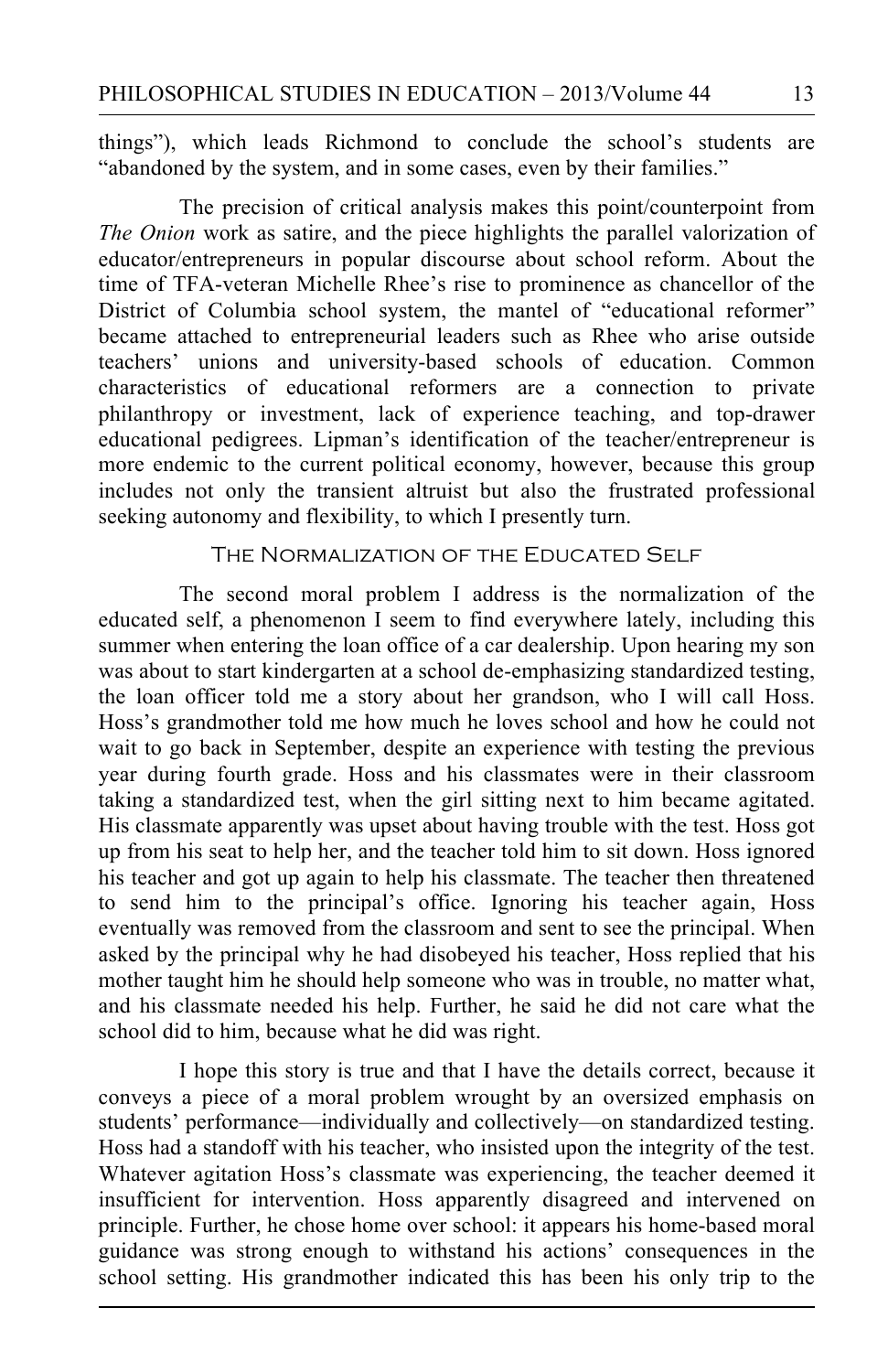principal's office—and he remains unrepentant. His grandmother was clearly proud of him and eager to have me share his story with a bunch of strangers approximately one month later. Remarkably, Hoss refuses to subvert care to the project of the examination and is certain his family supports his priority. His grandmother certainly does.

Among the interesting (and, at least initially, "unintended") consequences of *NCLB*, and as a consequence most significant to Hoss's story, educators now buy into the notion their own success depends upon their students' performance on tests, placing a heavy burden upon students to work toward the end of their teachers keeping their jobs. This poses a significant moral problem. Drawing from Gert Biesta, in this scenario the primary moral relation shifts from the teacher/student to the school/state, $11$  which is itself a more powerful and disciplinary relationship by virtue of its vagueness and anonymity; in other words, it authorizes people to do crazy things like sending Hoss to the principal's office for attempting to care for his classmate's immediate needs.

About the same time *NCLB* was passed in 2001, researchers already knew predecessor reforms in states such as North Carolina, Kentucky, and Texas had led to widespread negative (unintended) consequences that needed attention if a test-based accountability reform system was to lead to growth in capacity, especially in the lowest-performing schools, and sustainable reform measurable beyond gains on states' own tests.<sup>12</sup> Subsequent research shows national accountability legislation indeed led to all the same consequences, with the invention of new consequences—the "bubble kid" phenomenon (placing emphasis and resources on the performance of children closest to proficiency levels to increase the likelihood of a school reaching proficiency goals) and institutionalized cheating (evident throughout the country but most

<sup>&</sup>lt;sup>11</sup> Biesta, "Education, Accountability." <sup>12</sup> See Richard F. Elmore and Susan H. Fuhrman, "Holding Schools Accountable: Is it Working?" *Phi Delta Kappan* 83*,* no. 1 (2001): 67–72; Martin Carnoy, Richard Elmore, and Leslie S. Siskin, *The New Accountability: High Schools and High-Stakes Testing*  (New York: Routledge Falmer, 2004); James V. Hoffman, Lori Czop Assaf, and Scott G. Paris, "High-Stakes Testing in Reading: Today in Texas, Tomorrow?," *The Reading Teacher* 54, no. 5 (2001): 482–492; Gail M. Jones, Brett D. Jones, Belinda D. Hardin, Lisa Chapman, Tracie Yarbrough, and Marcia Davis, "The Impact of High Stakes Testing on Teachers and Students in North Carolina," *Phi Delta Kappan* 81*,* no. 3 (1999): 199–203; Richard A. King and Judith K. Mathers, "Improving Schools through Performance-Based Accountability and Financial Rewards," *Journal of Education Finance* 23, no. 2 (1997): 147–176; Robert L. Linn, "Assessments and Accountability," *Educational Researcher* 29*,* no. 2 (2000): 4–16; Linda M. McNeil, "Sameness, Bureaucracy, and the Myth of Educational Equity: The TAAS System of Testing in Texas Public Schools," *Hispanic Journal of Behavioral Sciences* 22*,* no. 4 (2000): 508– 523.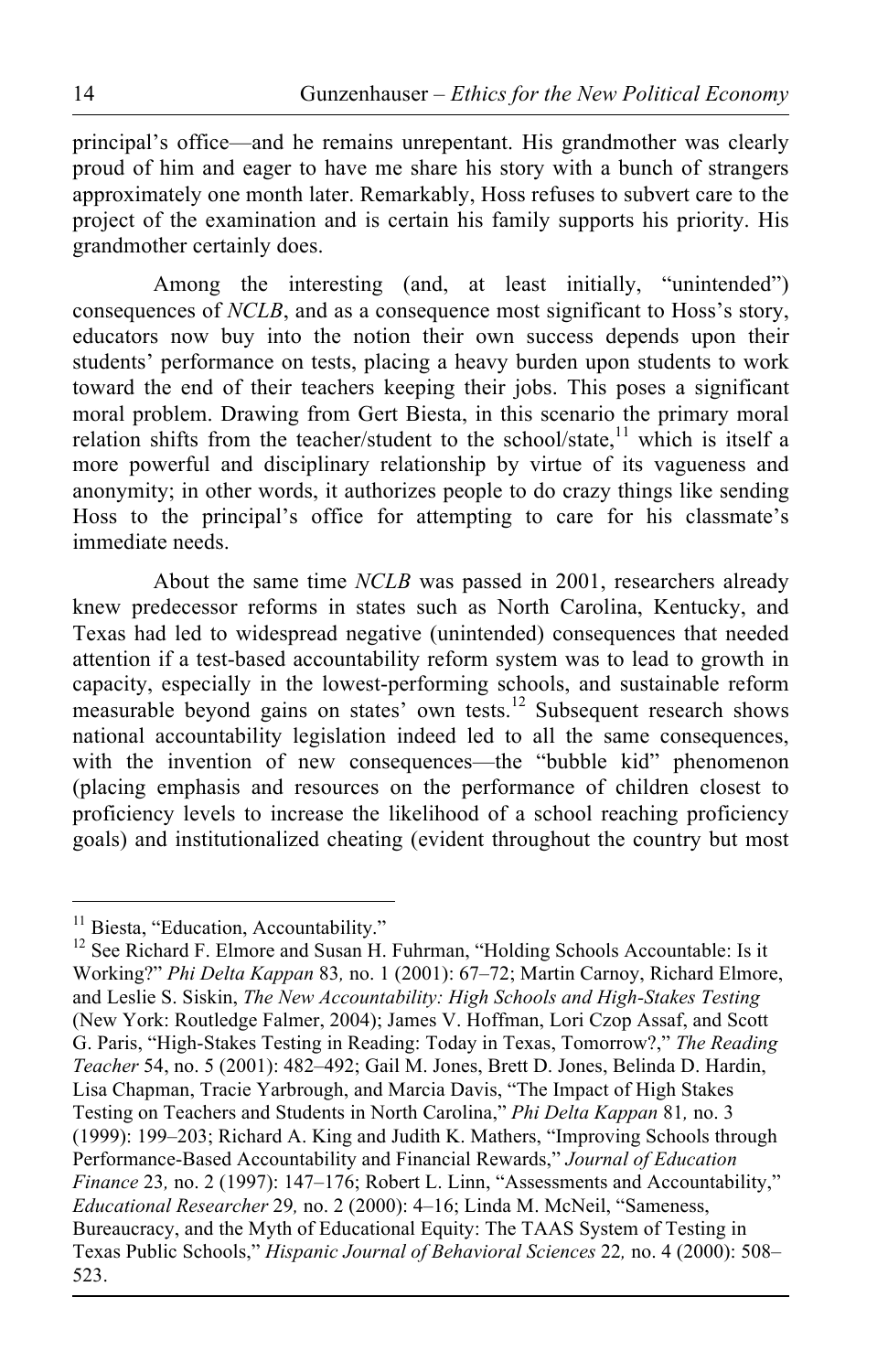visibly in Atlanta's public school system), a phenomenon so complex it led Berliner and his colleagues to develop a cheating typology.<sup>13</sup>

In my book, I posit concern as to the effect of accountability policy as a moral concern about the normalization of the educated self. Framed by Michel Foucault in *Discipline and Punish* as a technology of normalization, the examination has served its purpose under *NCLB* with sadomasochistic zeal by the educator who acts like a football coach using *Discipline and Punish* as a playbook. I argue this moral concern signals a full breakdown in educator professionalism, although that breakdown proves completely understandable and explainable. I argue, using Foucault's theories of disciplinary power, that teachers and school leaders are now in a doubled domination role. They are dominated from above and dominate below, paying forward the ways in which they are themselves normalized by normalizing both one another and their students. Such doubled domination is not unique to accountability policy or *NCLB*; some would argue schools purposefully are organized for just this project (and Foucault theorizes the science of education indeed is built to support it).

In *The Active/Ethical Professional,* I argue for an approach to enacting an ethic based on Foucault's ethic (through his concept of the care of the self) that requires an active philosophy of education and a robust sense of ethical responsibility. By "active," I mean educators should "actively develop and assert a philosophy of education based on possibility (rather than normalization)."<sup>14</sup> To facilitate possibility, "the 'ethical' part is a call for educators to cultivate relations of responsibility (rather than accountability)."<sup>15</sup> Drawing from Foucault, I theorize relations of responsibility include the relation one has with oneself, proximal others, and the general public. My theory is evidenced by nine stories about teachers and administrators working under accountability pressure in Pennsylvania, Oklahoma, and North Carolina.

In some stories, the pressure is more severe than others, and throughout there are examples of acquiescence and resistance. I attend particularly to situations in which pressures are indirect—for instance, how schools and districts create policies and procedures more restrictive than state or federal law require. Often educators take this pressure for granted, disciplining themselves. I share a principal's story in which he refuses to let teachers teach to the test or stop regular instruction to drill for state tests. The problem is teachers think they *should* stop and drill, since other schools they

<sup>&</sup>lt;sup>13</sup> Audrey Amrein-Beardsley, David C. Berliner, and Sharon Rideau, "Cheating in the First, Second, and Third Degree: Educators' Responses to High-Stakes Testing,"

*Educational Policy Analysis Archives* 18, no. 14 (2010), http://epaa.asu.edu/ojs/article

<sup>/</sup>view/714. 14 Gunzenhauser, *Active/Ethical Professional,* 7–8. 15 Ibid.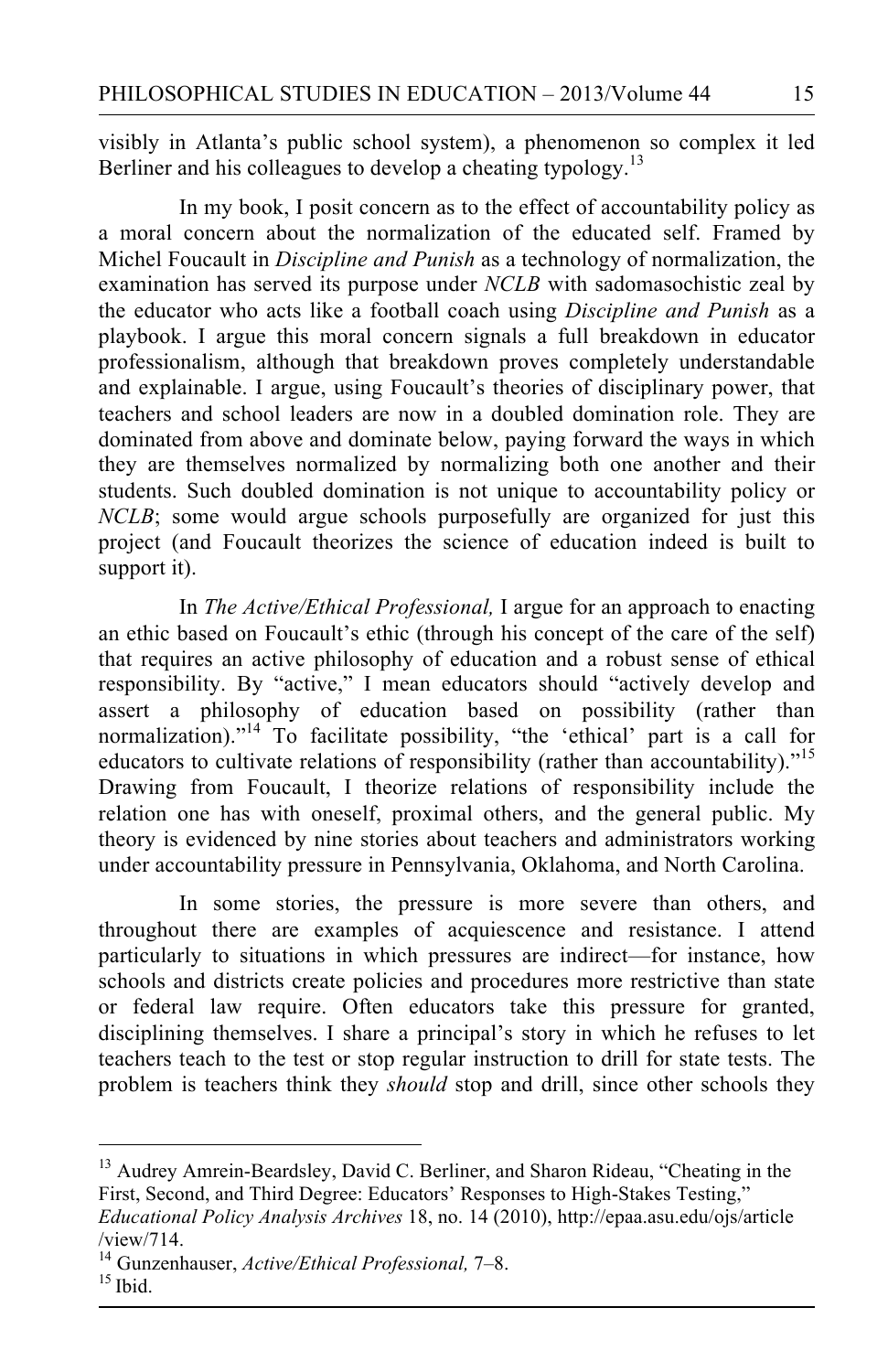know of are doing it. This principal is, in effect, working against teachers' desire to discipline themselves.<sup>16</sup>

I argue accountability ironically makes professional responsibility more difficult, because it causes teachers to distrust their own professionalism. The misuse of standardized tests as high-stakes measures of school quality are Foucaultian exercises of power that, on a daily basis, effect a power reversal: the measurement becomes the goal.

In response, I call for an ethics that helps on a daily basis, arguing:

I am interested in the ethics of the everyday—how we treat each other on a day-to-day basis in public schools, how we decide to act in response to explicit and implicit pressure of high-stakes accountability policy, and how we protect what we believe to be the meaning and value of education.<sup>17</sup>

An ethics of the everyday has a chance of enabling educators to make use of critiques of normalization and its exercise by use of the technology of the examination.<sup>18</sup>

> To be ethical, educators not only need to resolve ethical dilemmas in defensible ways, but they also need to recognize themselves as powerful in relation to others. To be active, educators need to be vigilant for moments when they are placed in the position to be "reactive" to normalizing pressures, and they also need to develop clear notions of how they may create opportunities for the cultivation of educational selves—selves that are rich ethically, aesthetically, epistemologically, and politically. With these two notions taken together, the active/ethical professional is a grounded educator who is able to resist unreasonable demands placed upon him or her, to protect students from the worst of the normalizing pressures of accountability, and to create educational systems and structures that work against normalization<sup>19</sup>

### The Privatization of Social Responsibility

Brandon's and Hoss's stories, examples of the moral problems of educators-as-entrepreneurs and normalization, together point to an underlying problem: one I call the privatization of social responsibility, an unfolding of

<sup>&</sup>lt;sup>16</sup> Ibid., 79–81.<br><sup>17</sup> Ibid., 9–10.<br><sup>18</sup> Michel Foucault, *Discipline and Punish: The Birth of the Prison*, trans. Alan Sheridan (New York: Vintage Books, 1995).

<sup>19</sup> Gunzenhauser, *Active/Ethical Professional,* 9–10.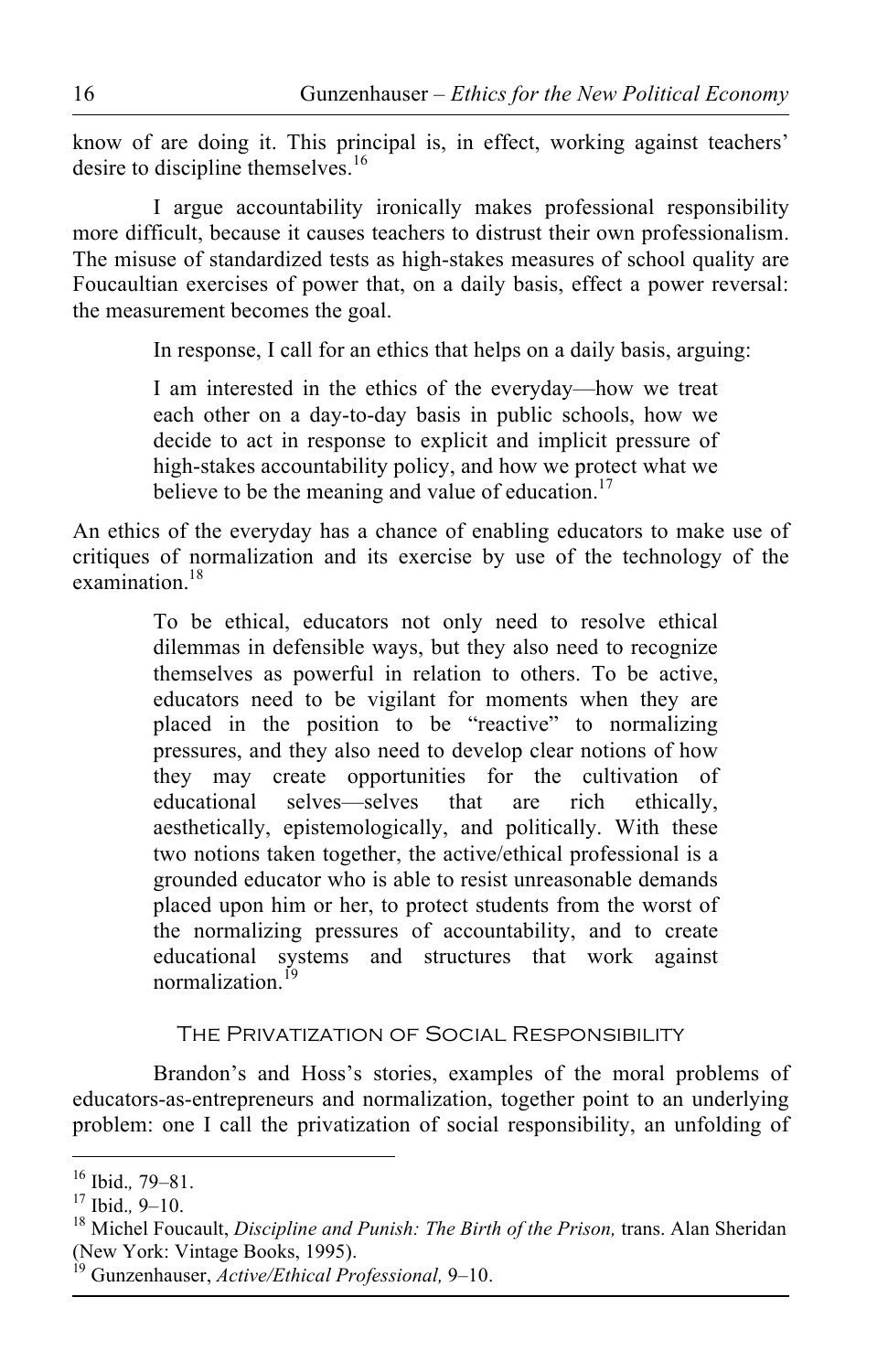neoliberal logic within public education. I do not argue this is a new phenomenon, for differential quality in educational capacity is a long-running scandal in public education. In educational history, the creation of the Julius Rosenwald Fund for African-American schools in the South could serve as an example, wherein a partnership between the Sears Roebuck fortune and the resolve of African-American community collectives worked in resistance to local communities' neglect regarding their children's education.<sup>20</sup> In this case, accepting double-taxation combined with collective uplift became forms of resistance. Lipman offers additional stories depicting the privatization of social responsibility. As she points out and I explain subsequently, collectivism effectively is not only systematically dismantled and discouraged, but in some cases, a community's history of collective resistance is co-opted to serve neoliberal logics. Coincidentally, such co-opting and dismantling occurs most starkly in Sears, Roebuck, and Company's hometown of Chicago.

# Political Economy

In this section, I build a context of danger, if you will, mostly drawing from Lipman's *The New Political Economy of Urban Education,* in which she employs sociology and critical geography to disclose education's and urban reform's resistance to the neoliberal regime, arguing for greater attention to the voices of the dispossessed and displaced amidst the gentrification of Chicago and its public schools since roughly the beginning of Richard M. Daley's tenure as mayor. She argues for a broader "right to the city" (drawing on Henri Lefebvre) than that made possible by the Commercial Club of Chicago's (CCC) neoliberal bent toward school reform in Chicago. Conditions now make community organization and social action more challenging and the need for resistance greater. In her work—part research, part theorizing, and part activism—Lipman uses a theoretical concept borrowed from critical geographers, who link accumulation of space with capital accumulation.<sup>21</sup>

In describing the "neoliberal social imaginary," Lipman attempts to ascertain how activists might assert and enact high-quality education for people of color and those in poverty<sup>22</sup> and contest injustice "with greater potency and clarity"<sup>23</sup> to involve a wider number of people in both school reform<sup>24</sup> and the city's transformation.<sup>25</sup> Her approach offers an alternative to elite-driven, neoliberal, policy experiments that, through "pathologizing [the] racial discourse of the 'ghetto'<sup>326</sup> and use of tax-increment financing to declare areas

- $^{25}$  Ibid., 5.
- $26$  Ibid., 34.

20 James D. Anderson, *The Education of Blacks in the South, 1860–1935* (Chapel Hill: University of North Carolina Press, 1988), 152–183. 21 Lipman, *New Political Economy*, 16. 22 Ibid., 2.

<sup>23</sup> Ibid., 3.

 $^{24}$  Ibid., 6.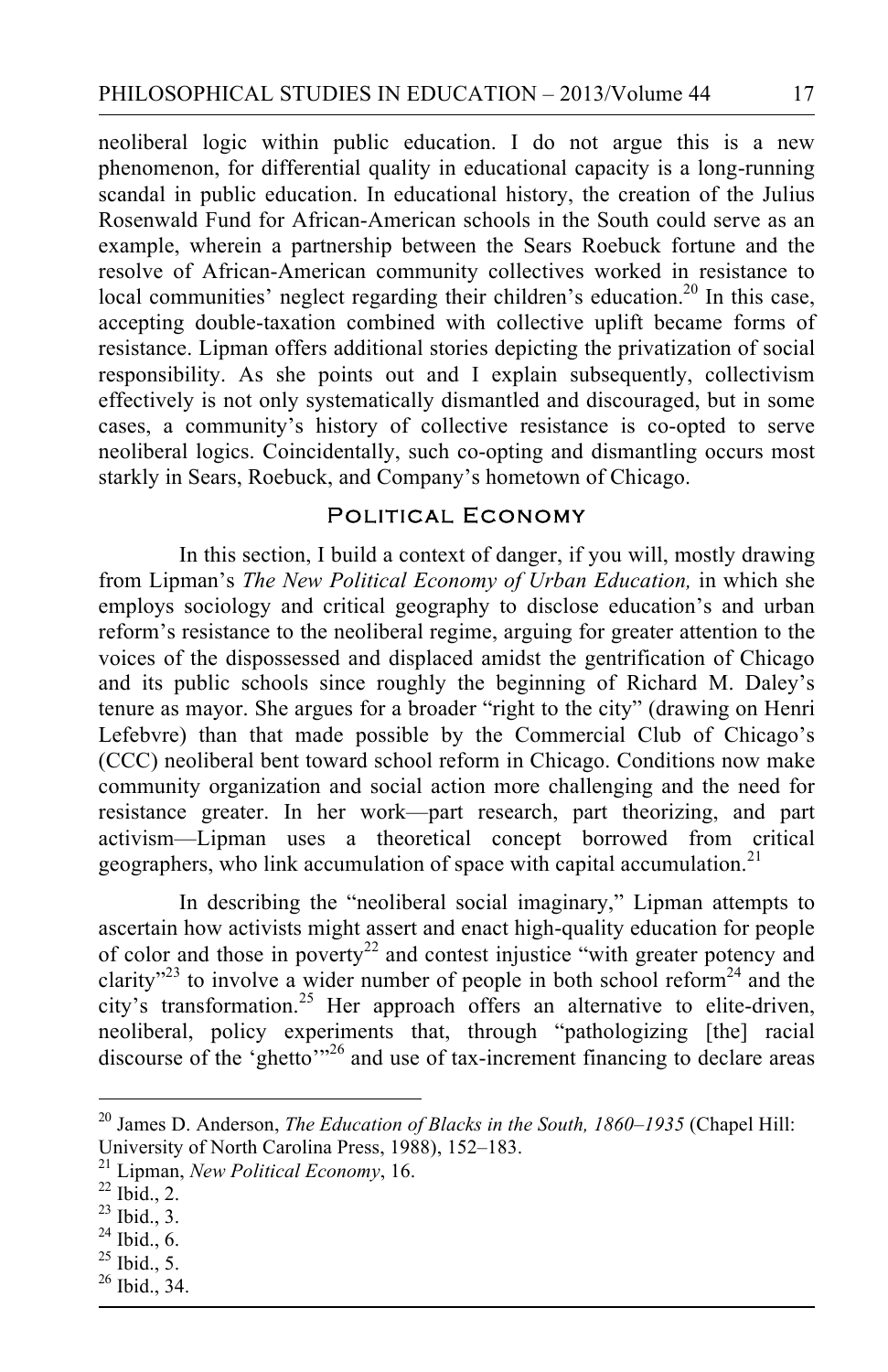as blighted, between the mid-1980s and the mid-1990s rendered portions of Chicago unrecognizable. Lipman yearns for (at least parts of) the grittier, more distinctive, and more diverse city she knew in the early 1980s.

The neoliberal social imaginary plays itself out in Chicago schools in at least two waves. The first wave brought the institution of top-down, testbased accountability under Paul Vallas, the mayorially appointed superintendent.<sup>27</sup> The first step toward Chicago schools' eventual, widespread privatization was the creation of selective-enrollment, magnet schools in wealthy, gentrified areas, coupled with direct instruction and military-type schools in African-American and Latino, low-income neighborhoods. The turn to market-driven reform in schools solidified with the next reform in 2003, "Renaissance 2010," a plan supported by the CCC planning an assortment of market-driven approaches: competition, closing schools, chartering and contracting schools, and employing non-union labor. Lipman analyzes the racist and racialized implications of this reform initiative, saying, "This expropriation of working class public schools is justified by what George Lipsitz calls a racialized social warrant for competitive consumerism and private expropriation and the racialization of space."<sup>28</sup>

In Renaissance 2010, privatization thrives, with differential effects. Those charter schools with access to private financial resources thrive, while those organized by community activists and parents do not. Lipman documents the processes of closing schools and reopening them as charter or turnaround schools, effectively "rebranding" areas of the city to attract more-affluent residents.29 Renaissance 2010 policies call for public hearings anytime the board proposes to close a school. Lipman describes these hearings as farcical: community members have little opportunity to speak, no one responds to community members, and board members admit to not reading hearing transcripts.30 The thin illusion of community participation is managed so it will not get in the way of neoliberal educational reform's "great idea." It proves, in fact, quite difficult to counteract hubris. Whereas the previous era of reforms relied upon compensatory programs that furthered a deficit model and promoted Eurocentric, middle-class-norming curricula, market-driven reforms

<sup>&</sup>lt;sup>27</sup> See Lipman, *New Political Economy* for background on predecessor reforms. These reforms reached their peak during Harold Washington's administration with the 1988 School Reform Act, which instituted Local School Councils and greater community involvement. The councils were starved of resources and eventually failed. See also Dorothy Shipps, *School Reform, Corporate Style: Chicago, 1880–2000* (New York: Routledge, 2005).

<sup>28</sup> Lipman, *New Political Economy*, 69. 29 Ibid., 109.

 $30$  Ibid., 63.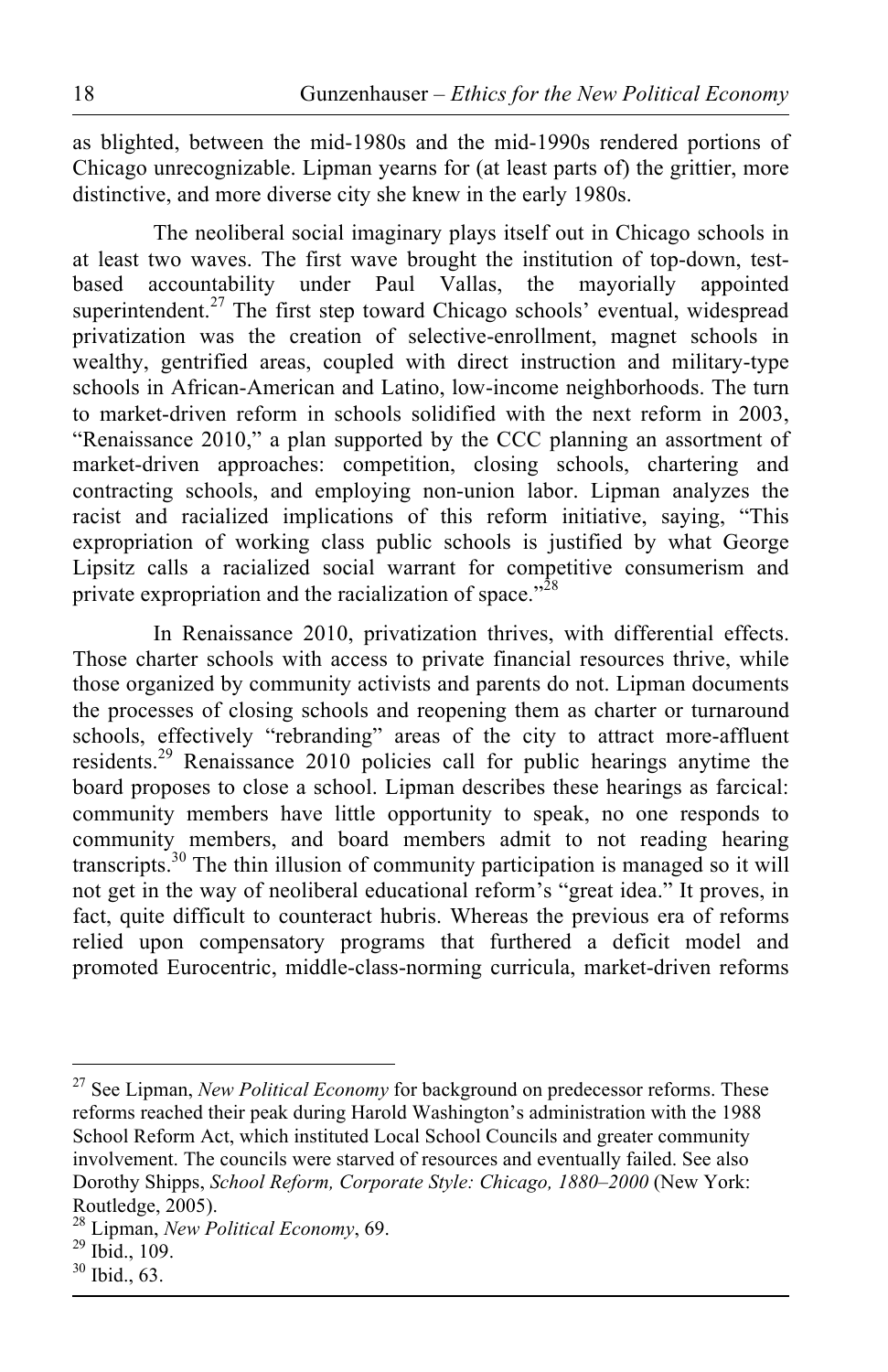further enact a colonial project through relocation and carving an ever-finer point on individualized deficit arguments. $31$ 

As Lipman sees it, moral effects become evident at the individual level to include teachers, community activists, and parents. Their roles are juxtaposed with those of the "new lords of urban education": the venture philanthropists who become evermore powerful in educational reform. Laws, processes, and procedures come to favor the well-connected and well-financed. Lipman reveals the turn to school choice as an allegedly democratic act, a pillar of neoliberal economic discourse, $32$  drawing from interviews with parents of children attending the "CollegeBound" charter network. These parents talk about their process of choosing to send children to charter schools, quite often rationalizing the local public school as low quality, focusing too much on testing, and lacking individual attention. In other words, what educational policy researchers describe as low-capacity responses to accountability policy<sup>33</sup> in district schools have led parents away from local, public schools. Lipman quotes one charter school parent, whose inflection was even stronger in person: "I don't feel like I should have to feel like I have to sacrifice for my children's education, you know, because I'm in support of public schools because this is still a public school as well."<sup>34</sup>

These new conditions contrast with community-based struggles for greater school access and quality Lipman witnessed prior to neoliberal reform. In contrast to earlier reform efforts that involved community organizers and collective struggle among communities of people of color, she features a vignette of an urban charter school with a corporate board of mostly white, male, business executives. This school also has a group of mentors, also mostly white, male business executives—some from academia—but "no mentors who are community organizers, activists, artists, teachers, or working class men in the community."<sup>35</sup> These absences further are troubling because in its promotional materials, the school positions its mission within the African-American tradition of collective uplift. Lipman finds,

> Entrepreneurship and individual success replace social movements. This neoliberal rendition disarticulates the struggle for Black education from its emancipatory history and rearticulates it to individual advancement and middle class uplift of the poor, echoing the logic of the deconcentration thesis that justifies mixed-income schools and housing.<sup>36</sup>

<sup>&</sup>lt;sup>31</sup> Ibid., 46–47.<br><sup>32</sup> Ibid., 137; see also Biesta, "Education, Accountability."<br><sup>33</sup> See Carnoy, Elmore, and Siskin, *New Accountability*.<br><sup>34</sup> Lipman, *New Political Economy*, 135.<br><sup>35</sup> Ibid., 142.

<sup>36</sup> Ibid.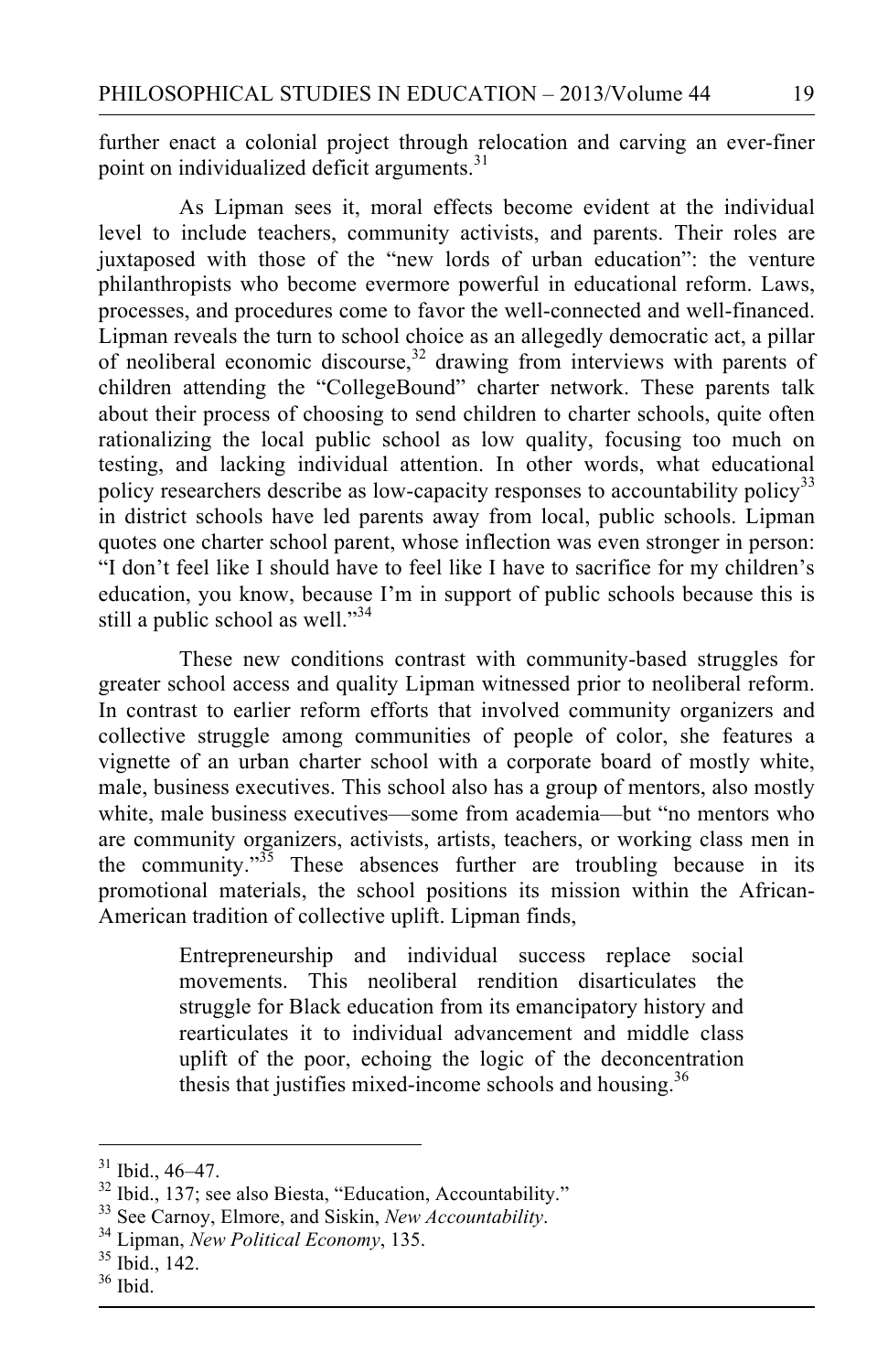Discourses and practices operating within the neoliberal frame transform prior sources of activism, such as parent organizations. She describes a parent organization that runs New Schools Expo events, which helps parents figure out how to select a school for their children:

> The parent organization does not work collectively for quality education but advises parents how to become savvy consumers and individual advocates for their children, including how to locate one of the new private transportation companies that have sprung up as a cottage industry to serve parents who are sending their children to schools around the  $\text{city.}^{37}$

In light of these developments, Lipman draws two interpretations. In the first she reveals neoliberalism working its way into the fabric of everyday decision-making by individual actors, especially the "marginalized and oppressed people acting in conditions not of their own making."38 Second, she argues it is crucial to understand the appeal of charter schools to these individual actors if "counterhegemonic alliances" are to be successful toward an "expanded definition of public education."<sup>39</sup> Conditions have changed. The rules of participation in public education have changed. Actors channel their energies into individualized projects, matching one's child to what is available, looking out for oneself. Collective action is made much more difficult for people without access to significant resources and centers of power.<sup>40</sup>

The neoliberal economy's influence on education also affects the lives of teachers and the decisions that they make. Teachers likewise are forced into a market for their livelihood as well as their professionalism. What motivates a teacher to participate in a reform, to stay in a public school, or to relocate to a charter school? If a teacher is concerned with how he or she is made to normalize children, for instance, there is no counterhegemonic group to join. Instead, teachers (like students and parents) relocate themselves in the absence of collective locations. This is where Lipman names "the emergence of a new teacher subject—teacher as entrepreneur."41 Teachers seeking professional sites for their work may just find them in small locations and settings that are protected by forces of the market. They may find greater autonomy and flexibility, even if it means giving up tenure in order to get away from the

37 Ibid., 143.

<sup>38</sup> Ibid., 145.

<sup>39</sup> Ibid., 122.

 $40$  The Chicago teachers' strike, going on at the time of this address, is an example of a counterhegemonic opportunity, and in which teachers were largely vilified, notably by Mayor Rahm Emanuel certainly, but also by observers throughout the popular press, including Nicholas Kristof, "Students over Unions," *The New York Times*, September 12, 2012, A31. 41 Lipman, *New Political Economy*, 127.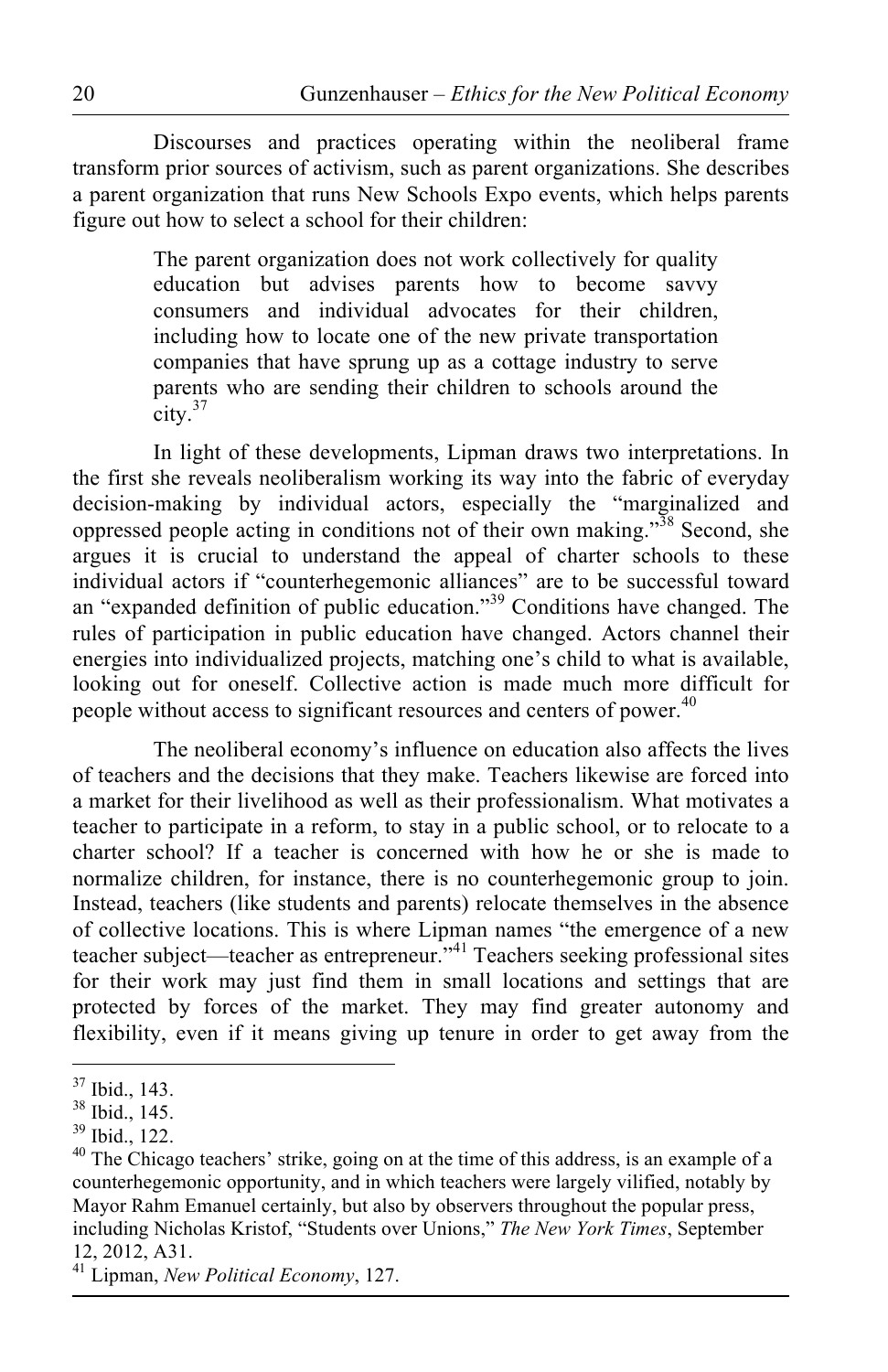routinized, standardized approaches to education demeaning to them and their relationships with students.<sup> $42$ </sup> Teachers who wish to be treated as professionals find situations where they can grow as professionals, leaving the rest to fend for themselves. Lipman is justifiably concerned with what this means for the teacher profession.

## Ethics and Power

Do the approaches Lipman advocates help us deal with the moral problems of the new political economy? Because Lipman only lightly touches on ethics, I would argue her approaches do so, but partially. Whereas Lipman takes the lead by naming the shifting grounds upon which teaching professionals are forced to operate, her solution is a political response that requires activism and collective action in the name of democracy. She proposes an alternative social imaginary where collective action is nurtured. At the same time, Lipman notes the problematic position of the educator/entrepreneur, the one who seeks out the charter school as a site of agency, as an escape from the challenges of non-charter public schools—test preparation, top-down management, and lack of resources. She comes to the conclusion the teacher living in the neoliberal imaginary is placed in an ethical dilemma, and the teacher's response is engagement in collective action.

Neoliberalism seems so hegemonic and adaptable it is difficult to imagine how to respond to it without both an ethics and a politics. As someone with interests mostly in preparing teachers, principals, and other educators who work in educational settings, I am interested in what ideas one might put forward as a philosopher of education that may nurture an ethics and politics for a political economy entirely dominated by neoliberalism. I maintain part of that response is to cultivate more professionalism, and it takes a few moves to get to what I mean.

A first move would be to get ethics and power to come together—an ethics hip to power—that gives us a richer sense of the ethical actor as a political actor. For such an ethics I turn to James Brassett and Christopher Holmes, who argue political economists typically place ethics in opposition to politics as a corrective to power.<sup>43</sup> They write about the field of international political economy (or IPE), and I argue the same logics could be applied to the economic political discourse in education. They argue the study of IPE, "has been implicitly underscored by a concept of power *as obligation*,"44 such that the ethical goal of IPE is to remove or refashion power relations "to preserve

<sup>&</sup>lt;sup>42</sup> Ibid, 127–128, 130.<br><sup>43</sup> James Brassett and Christopher Holmes, "International Political Economy and the Question of Ethics," *Review of International Political Economy* 17*,* no. 3 (2010): 425– 453.

<sup>44</sup> Ibid., 427.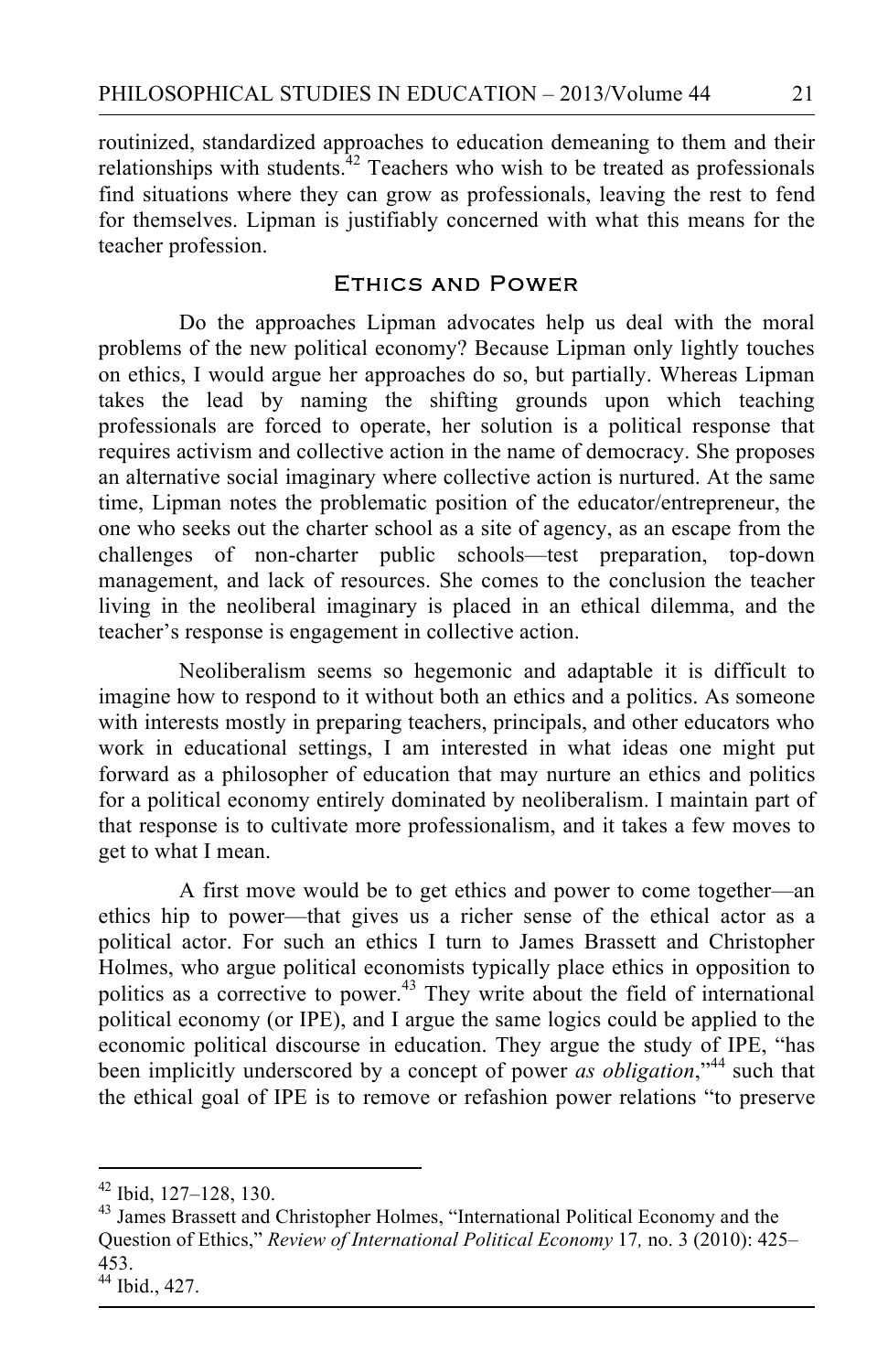freedom, justice, etc."<sup>45</sup> In most IPE discourse, "power is the ability of one to obligate another."46 So, in other words, the big opposition in political economy is between freedom and limits on freedom, with the ethical project putting freedom as its end.

One could apply this same stark logic to education. This positioning of ethics in relation to power is echoed in depictions of high-stakes-accountability policy's effects on teachers' lives. Teacher morale, according to RAND's extensive reports, is the chief victim of *NCLB*<sup>47</sup> and, as argued by David Hursh in his review of neoliberalism's effect on education, a chief struggle is to imagine alternatives to what neoliberalism's mix of accountability and privatization seem to require.48 Philosophers of education's initial responses to *NCLB* proved prophetic about what kinds of effects it would have, and include such voices as those of Maxine Greene, Henry Giroux, Susan Franzosa, and Tom Popkewitz. And, so, education's chief ethical struggle appears to be against accountability policy itself, defeating *No Child Left Behind*, etc., in the name of freedom.<sup>49</sup> There are many reasonable arguments against *NCLB*: arguments for altering the policy to make its goals more effective or to limit negative consequences. However, educational philosophers' tremendous difficulty lies within how to begin to argue a replacement logic, which one knows by now is quite complicated, since the legislation itself has so radically altered teaching and schools' relationships with families and communities. (One easily could argue the existence of a policy vacuum created by the failure of *NCLB*'s logic, leading venture philanthropists to seize unquestioned leadership of the reform debate.)

For their part, Brassett and Holmes are instructive in their summary of how IPE scholars characterize ethical responses to dominant political economies. In their telling, IPE is a largely critical discourse and takes one of

45 Ibid., 428.

<sup>46</sup> Ibid., 434.

<sup>47</sup> Laura S. Hamilton, Brian M. Stecher, Julie A. Marsh, Jennifer Sloan McCombs, Abby Robyn, Jennifer Lin Russell, Scott Naftel, and Heather Barney, *Standards-Based Accountability Under* No Child Left Behind*: Experiences of Teachers and* 

<sup>&</sup>lt;sup>48</sup> David Hursh, *High-Stakes Testing and the Decline of Teaching and Learning: The Real Crisis in Education* (Lanham, MD: Rowman & Littlefield, 2008). <sup>49</sup> See Maxine Greene, *The Dialectic of Freedom* (New York: Teachers College Press,

<sup>1988);</sup> Henry A. Giroux, *Teachers as Intellectuals: Toward a Critical Pedagogy of Learning* (Granby, MA: Bergin & Garvey, 1988); Susan Franzosa, "Authorizing the Educated Self: Educational Autobiography and Resistance," *Educational Theory* 42, no. 4 (1992): 395–412; Thomas Popkewitz and Marie Brennan, "Restructuring of Social and Political Theory in Education: Foucault and a Social Epistemology of School Practices," *Educational Theory* 47*,* no. 3 (1997): 287–313; Thomas Popkewitz, *A Political Sociology of Educational Reform: Power/Knowledge in Teaching, Teacher Education and Research* (New York: Teachers College Press, 1991).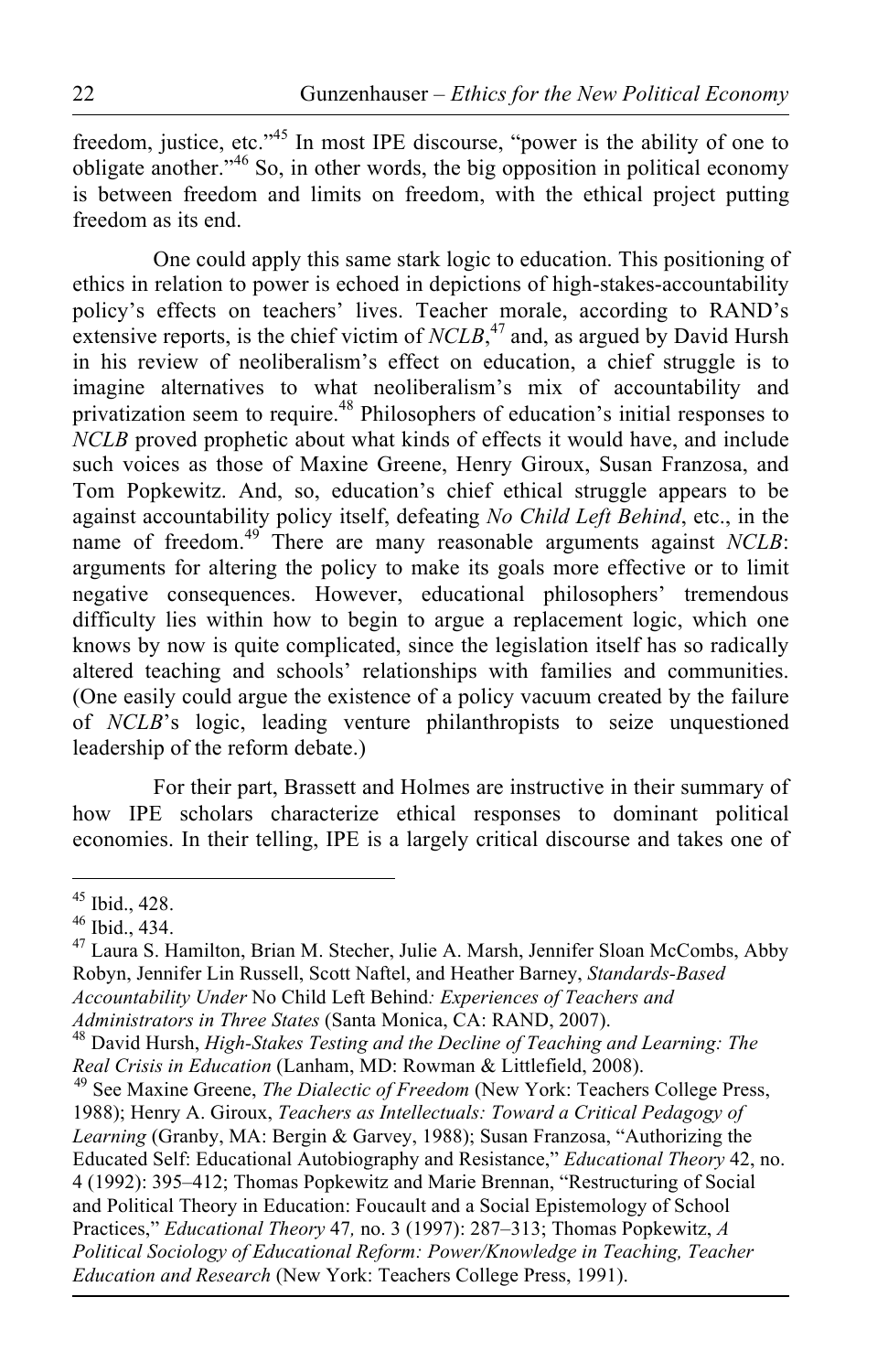two approaches to incorporating ethics: either removing the freedom-curtailing effect of power or arguing for superior ethical obligations.<sup>50</sup> Both approaches reify neoliberalism and its notions of the individual, property, and market; instead, Brassett and Holmes accept particular power arrangements as a condition of ethics and expand their definition of power from *power over* to *power to*. 51

Rejecting the power/ethics relation leads Brassett and Holmes to question IPE's liberalist groundings. Modernist IPE is based on the principle of freedom, particularly as articulated by John Stuart Mill, tying individual freedom to the principle of utility and the greatest good for the greatest number, and to the most definitive rendering of Rawls' first principle of justice. Many assume "Freedom is thus constituted as the absence of coercive power, and, vice versa, power implies the curtailment of freedom."52 The modernist political economy's project maximizes individual freedom and minimizes coercive power, leading to reliance on contracts (both parties must exercise agency in order to enter into a contract). Neoliberal economics are therefore based upon the coexistence of freedom and contracts. Free markets are based on contracts freely entered into. "On this basis, a free market economy is concluded as the most just, most ethical solution to the distribution of goods, since ideally, it is made up of bilateral contracts."<sup>53</sup> According to Friedman, Hayek, von Mises, and Nozick, morally just government roles are circumscribed within actions that enable contracts to be honored.<sup>54</sup>

The other alternative present in IPE's discourse is building ethics from a different kind of obligation—"finding the obligations that human beings owe to each other, the environment, or the state."<sup>55</sup> Again, this is Rawls. The separation of ethics and power (and the privileging of the first) "risks reifying a set of particularly neo-liberal conceptions of the individual, property, and the market, albeit couched in the language of ethics."<sup>56</sup> This leads one to the old problem Frederick Douglass notes about moral suasion: the elimination of slavery relied upon convincing whites of their actions' immorality. Such thinking privileges the privileged as moral actors, and subsequently the project becomes persuading the powerful to give up power and eliminate their coercion of others.

As Brassett and Holmes argue, this ethics/power distinction does not include the voice of the subjugated other, the other's agency, or possibilities for

- 53 Ibid., 435.
- $54$  Ibid.
- 55 Ibid., 428.
- 56 Ibid.

 $50$  Brassett and Holmes, "International Political Economy," 428.<br> $51$  Ibid.

<sup>52</sup> Ibid., 434.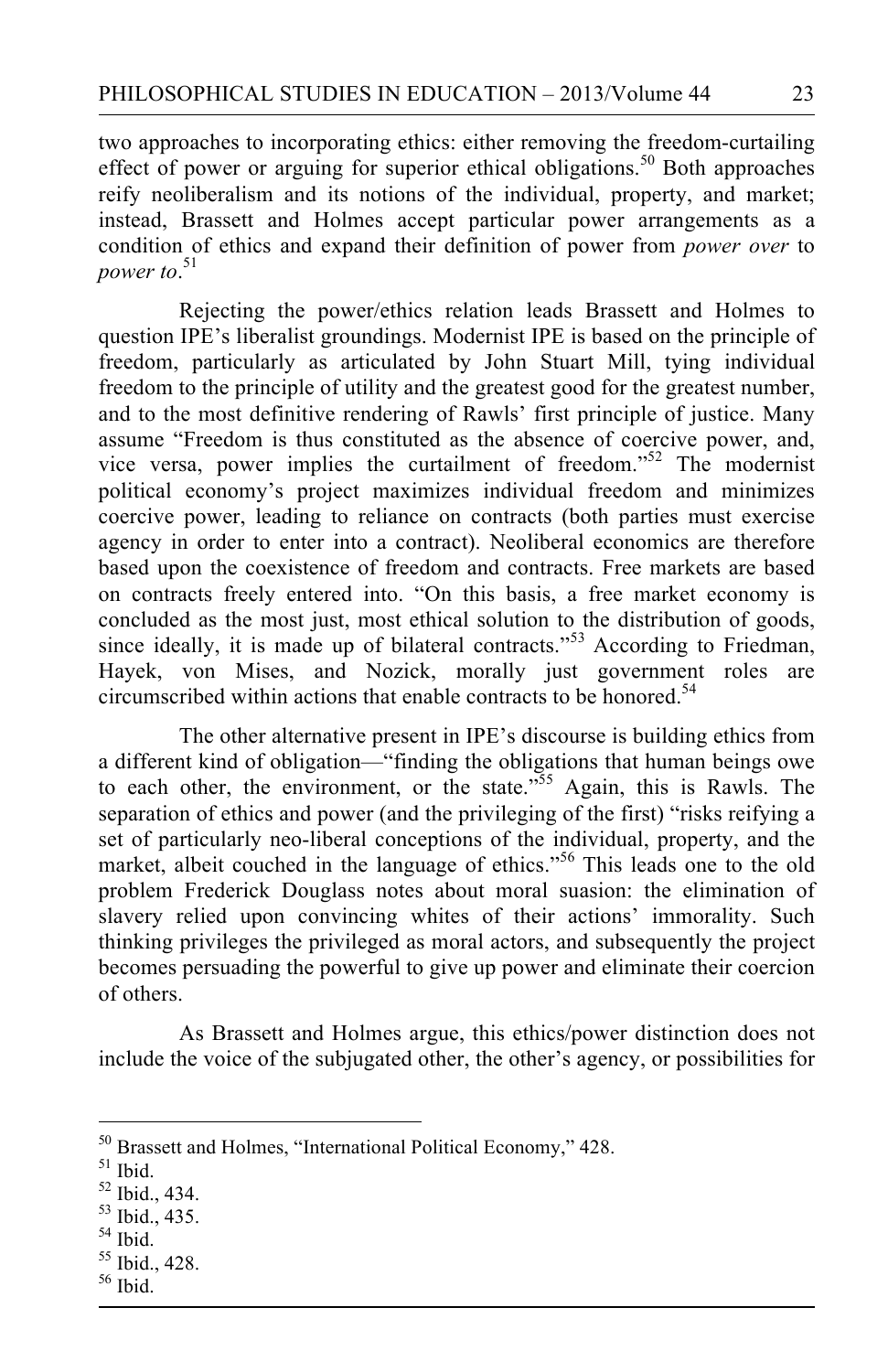transforming relations of power. Instead, what one gets is continual frustration. Instead, they say,

> . . . resistance is something that requires constant input in the form of thought and action within the existing field of power relations. Its task is not simply the overthrow or removal of power, whatever that might mean, but rather to articulate new modes of being, new "truths" and new possibilities, putting agents right back at the centre of the debate.<sup>57</sup>

Brassett and Holmes argue one is best served by a poststructural notion of power that integrates ethics and power, rather than separating them. In contrast to Lipman and Hursh, for whom naming ethical dilemmas is but one part of their work, Brassett and Holmes aim to center ethics and work toward making IPE a moral social science, making ethical possibility part of the inquiry, rather than a discourse of opposition to the political economy as it operates. Ethics, for Brassett and Holmes, is a constitutive discourse rather than a corrective to power. Their turn, following Foucault, is to look at the "content and potential violence(s) that ethics can enact."<sup>58</sup>

Their approach makes for a contingent and constitutive ethics. Rather than relying upon a set of moral principles, such as a universal right to education, they envision ethics as an iterative process of what they call "ethical proposals" and "their empirical manifestations."59 They summarize their view in this way:

> Theoretical as much of this argument may seem then, the actual proposition is to "demythologize" ethics—as something "outside of power," or a way of "taming power"—and begin treating it as a subject for critical empirical enquiry like any other. In this way, the role of ethics in IPE can start to be seen rather like an ongoing conversation where propositions are made, ethical limits are identified and new resistances are made thinkable.<sup>60</sup>

They imagine their notion of ethics working in IPE because its use leads to rethinking traditional foundations of those theories guiding the discipline and to new understandings of democracy across nations, especially since, now more than ever, nations embrace democracy as a practice.

As examples of resistance thought about differently, Brassett and Holmes critique marquee anti-neoliberal practices such as buying fair-trade

<sup>&</sup>lt;sup>57</sup> Ibid., 441. Quoted passage represents Foucault's ideas.<br><sup>58</sup> Ibid., 427.<br><sup>59</sup> Ibid., 428.

 $60$  Ibid., 429.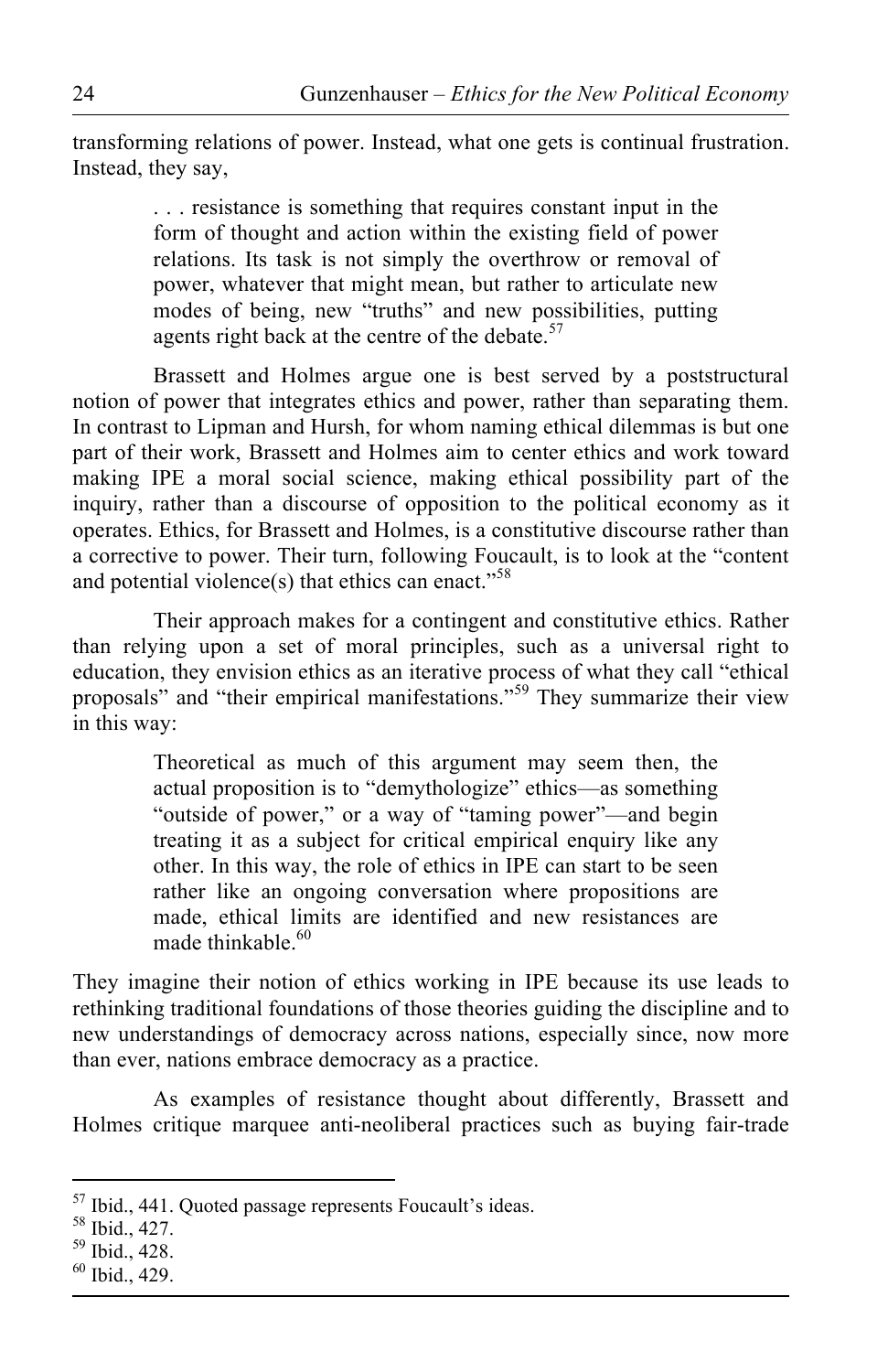coffee and carbon trading as not necessarily flawed but in need of a critical eye. They argue these practices are themselves "already political and ethical at the moment of utterance"<sup>61</sup>; they are creative forms of resistance that not only make use of existing power arrangements, but also create new ones. These forms of resistance make new problems and carry new dangers, yet this does not mean they should not be enacted. However, it does mean that those who practice these forms of resistance cannot claim a moral high ground. In fact, it puts such forms of resistance in the impossible position of an ethical alternative to neoliberalism's unethical (amoral) power.

Such forms of resistance are instead practices in need of the same scrutiny as any moral action, subject to adjustment and rethinking. Any such resistance is part of power; any rethinking and redoing still operates within and creates power relations. This inescapable relation between resistance and power is evident in Brassett and Holmes' critique of fair trade:

> For instance, as is the case with fair trade, an apparently straightforward intervention is unavoidably imbricated in the power/knowledge relations, which made the problem possible. Thus, resistance, as the "odd term," involves tracing the line of fragility in the logic that produces concepts of "trade," "fair trade," and the relations between the two.<sup>62</sup>

They point out some argue a violence in fair-trade coffee is enacted against small farmers in coffee-producing countries who struggle to meet the demands of "ethical accountancy directives."63 Brassett and Holmes characterize a Foucaultian ethic as calling for more creative forms of resistance and "slower" forms of existence. It is especially important IPE's disciplinary discourse seeks creative resistance because of signal issues like climate change, for which there are major structural impediments to large-scale improvement. In education, it seems to me a Foucaultian ethic is our best chance for getting ahead of those contexts limiting our ability to be professionals and develop as professionals.

Alas, Foucault is not especially helpful in his own words, and one might come away with the impression collective action is impossible. In some dialogues late in his life, Foucault reinforces the idea his is a different kind of ethics. In his genealogies he focuses on the history of problems as opposed to the histories of solutions, since the framing of problems is more illustrative of his theory and attention to the dangers of our ethical positions is of utmost importance. In his words:

> My point is not that everything is bad, but that everything is dangerous, which is not exactly the same as bad. If everything

 $61$  Ibid., 446.

<sup>62</sup> Ibid., 447.

 $63$  Ibid.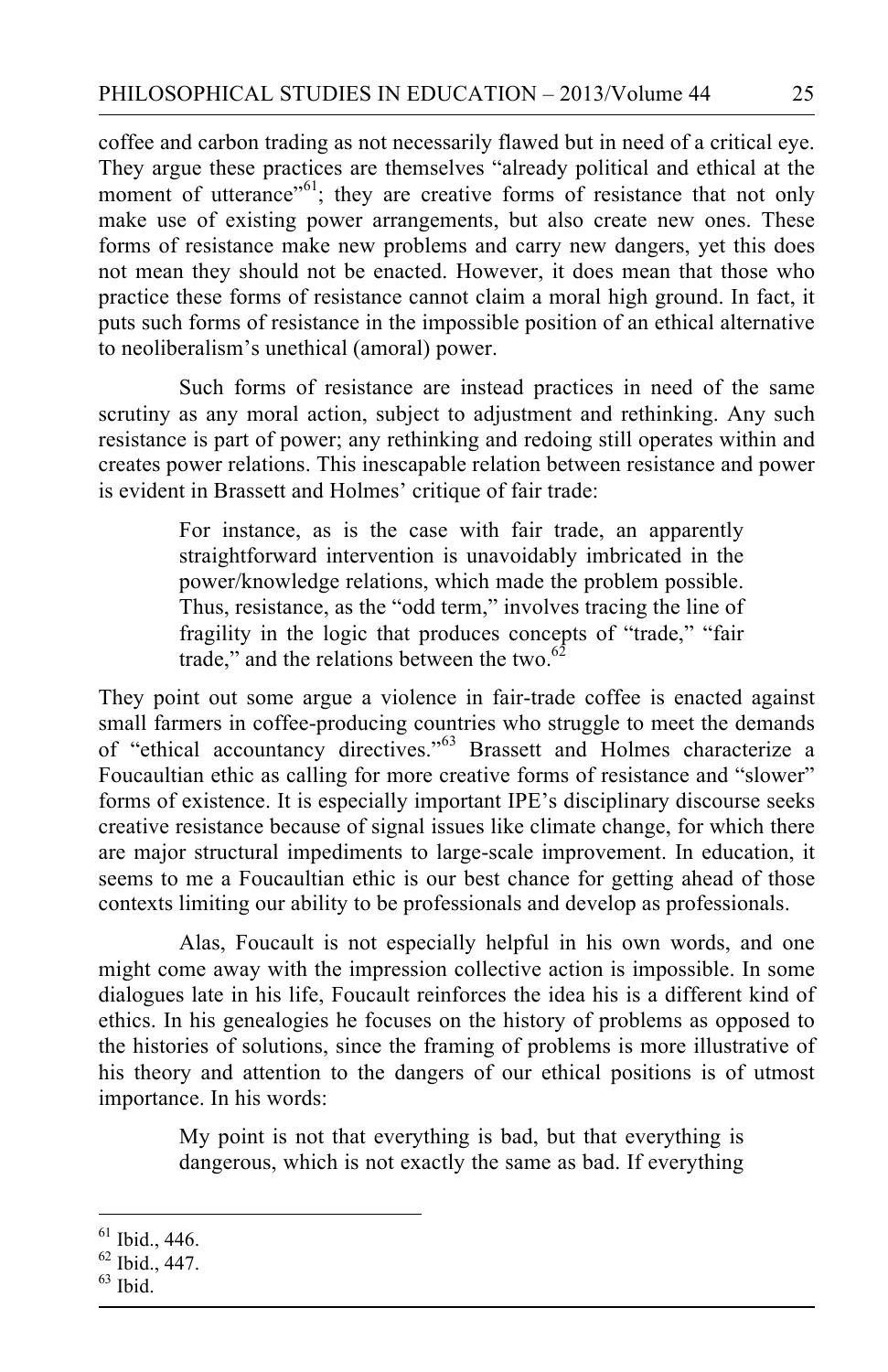is dangerous, then we always have something to do. So my position leads not to apathy but to a hyper- and pessimistic activism. I think that the ethico-political choice we have to make every day is to determine which is the main danger. $64$ 

Research literature on the effects of high-stakes accountability policy is filled with examples of competing dangers associated with implementing *NCLB*. 65 As shown in the RAND studies, some of the most widespread and dangerous choices are not those mandated by *NCLB* but those made by school districts and schools for the sake of compliance, such as focusing on "bubble kids" and limiting instruction to what is covered on tests, both found in nearly all RAND study schools.<sup>66</sup> Such dangerous choices are also richly evidenced in recent exposés of institutionalized cheating scandals. As Gert Biesta argues, the greater danger is that these choices place the relation of the school to the state in a superior position to the relation between the teacher and student. $67$  When I wrote my book, these were the contexts in which I was most interested (and the most familiar): schools and school districts in which, on a smaller scale, these kinds of decisions were being made: the small, day-to-day decisions that added up to large-scale, moral problems for teachers and students. And so I came to articulate what I refer to as the active and the ethical and their relation.

For guidance on what to focus on more positively, Foucault turns to creativity. He asks: "Couldn't everyone's life become a work of art? Why should the lamp or the house be an art object but not our life?"<sup>68</sup> His move is away from basing one's life on knowledge of the truth ("truth about desire, life, nature, body, and so on").<sup>69</sup> One does not work toward authenticity in the sense that one works toward the image of one's true self.<sup>70</sup> Foucault's approach to ethics as the care of the self sets up a difference in moral action. His is a different kind of ethics: "the kind of relationship you ought to have with yourself, *rapport à soi,* which I call ethics, and which determines how the individual is supposed to constitute himself as a moral subject of his own actions<sup>"71</sup>

### Collective Responsibility

One ends up with a dangerous ethics and an unavoidable ethics. It is also a wiser ethics. One can understand from a more-fully ethical perspective why Lipman finds the privatized professionalism of teachers proliferating in

<sup>&</sup>lt;sup>64</sup> Foucault, *Michel Foucault*, 256.<br>
<sup>65</sup> Gunzenhauser, *Active/Ethical Professional*, chap. 2.<br>
<sup>66</sup> Hamilton et al., *Standards-Based Accountability*.<br>
<sup>67</sup> Biesta, "Education, Accountability."<br>
<sup>68</sup> Foucault, *Miche* 

 $71$  Ibid., 263.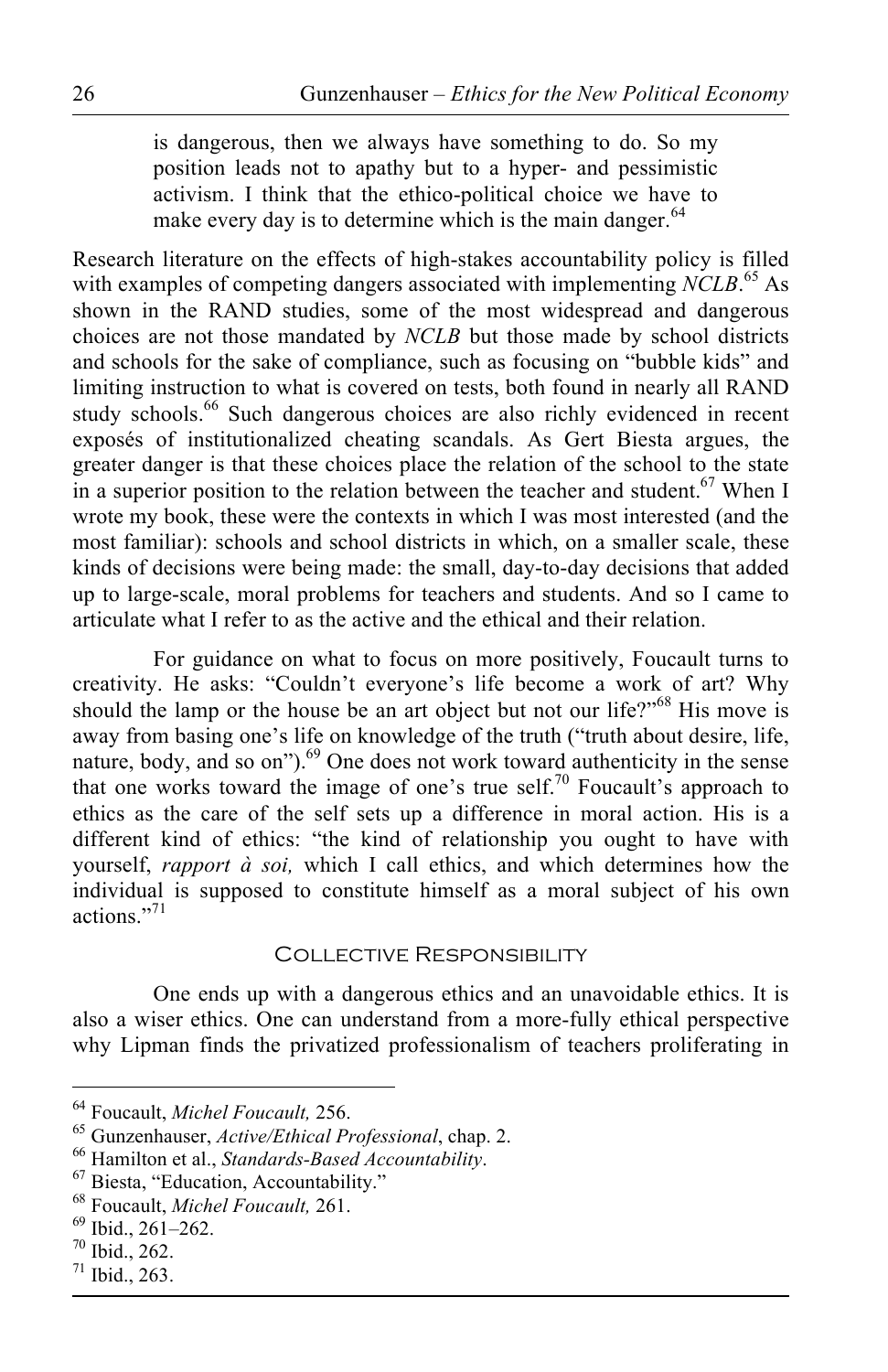Chicago so troubling: the danger is that neoliberalism's move to privilege privatization channels the professional impulses of teachers into pedagogical roles in which their relations of responsibility are curtailed. In order to embrace their own autonomy, they must become complicit with the new, "pseudodemocratic" view of students and parents as consumers of educational services. In so doing, teachers give up a certain amount of collective responsibility.

What can collective responsibility look like? Unless collective responsibility embraces the full community, it cannot be envisioned as collective responsibility. Foucault argues one has to get away from the idea that individual actions affect the whole world. And, at the same time, he argues our choices will not lead to the destruction of society. Believing individual actions affect the entire world relies upon reasoning from universals, rather than honoring the particularity of individuals' situations. Foucault does not mean personal decisions do not have implications for others. He instead argues one's actions create a moral life, not obedience to principles.

#### **CONCLUSION**

Each example I offer of a moral problem calls for reframing. I return now to the valorization of the educator/entrepreneur, to Brandon Mendez, the prophetic fourth grader, responding to the heroic anti-professionalism that undergirds the Teach for America movement. This satire is its own resistance. Its point is not that TFA is bad, but that it is dangerous for the very reasons stated. Megan's rationale for teaching becomes a metaphor for solely ethicsbased, class-bound approaches to teaching. These are the limits: Megan is incompetent, focused on herself, yet through good intentions and superior class position, positioned to reinforce an anti-professional disposition toward teaching. Her actions provide a corrective to the entire ethical enterprise; she fails to see the greater danger. Or, maybe she also read Foucault and thought she was fighting hegemonic power.

The normalization evident in Hoss's story picks out the dangers associated with framing testing as schooling's goal. His is a story that needs to be told and retold for the appreciation of its moral sentiment. One should romanticize it if only in order to reframe it. The actions of the teachers in this example fall in line with the deferral of responsibility evidenced throughout educational research literature. High-stakes accountability policy encourages self-disciplining over and above what is required by the policy itself. On an everyday basis, multiple decisions get made which extend the negative consequences of high-stakes accountability policy, and these decisions are made by people at all levels. My wish is for our undergraduate, pre-service teachers and graduate students who are educational leaders to develop a disposition toward their practice where they see themselves as both active and